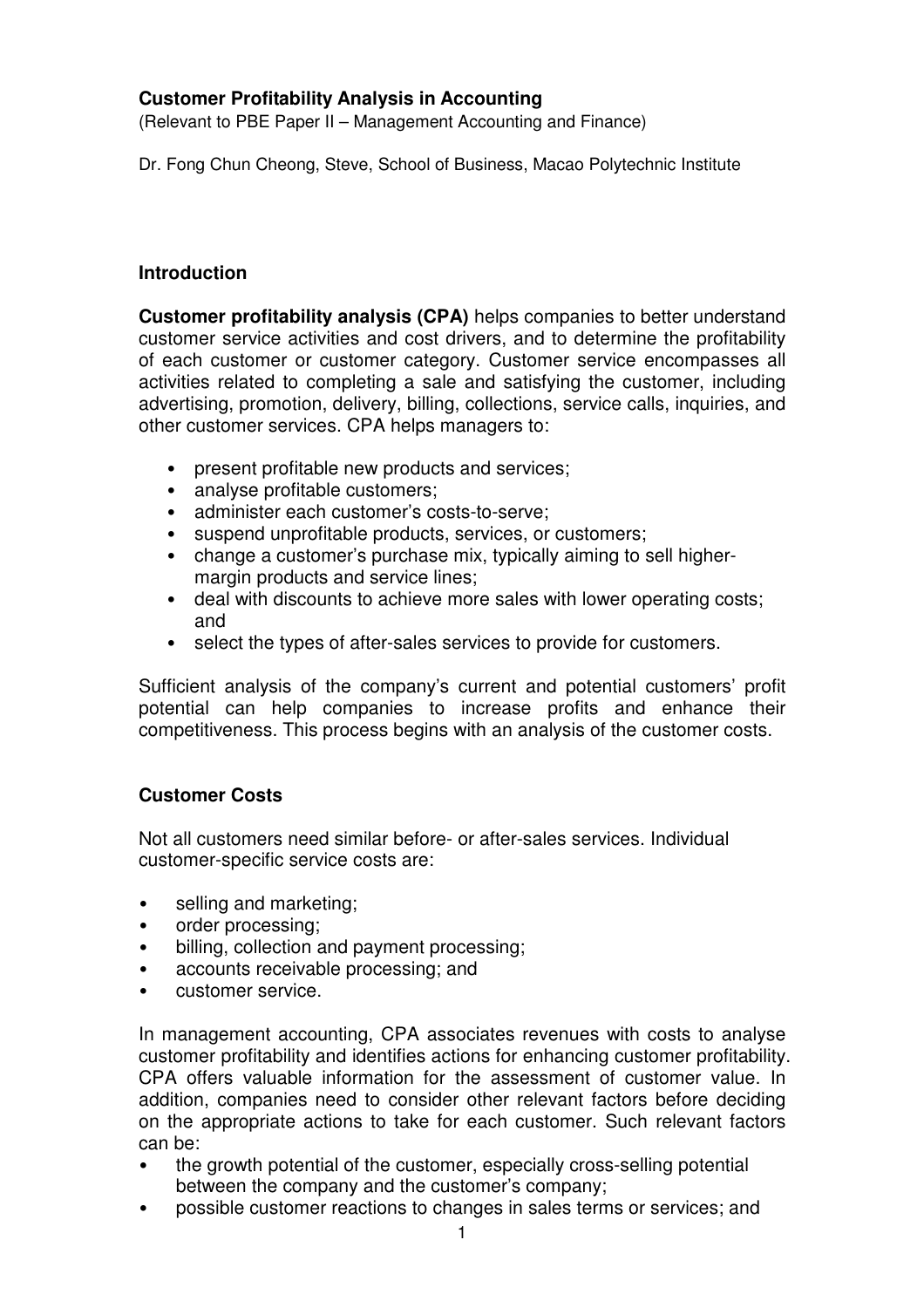• the importance of having the company as a customer for future sales references, especially when the customer may play a key role in introducing new business.

#### **Customer Lifetime Value**

Many companies see the importance of considering the long-term value of the customer, as well as the expected contribution to profit over the long-term, in deciding whether the company should keep the customer. This concept is known as customer lifetime value (CLV). CLV is a way for companies to assess the value of a customer or customer category and to analyse how marketing and support services should be allocated to customers in order to improve the company's overall profitability. There is a significant level of judgment involved in estimating the variables used in the calculation, and it is also important to compare different calculations of CLV made with different assumptions about profit forecasts and discount rates.

CLV is calculated as the net present value of estimated future profits from the customer for a specified time, which may be three to five years. Present value is adopted because the profits from the customer are expected to be generated over a number of years. To obtain a comprehensive and relevant measure of the value of the customer, CLV considers the company's expectations about the future potential growth in profits arising from a customer.

The following example demonstrates the calculation of CLV. HK Company buys supplies from MCC Supply Company. MCC considers the CLV of the supplies by projecting the profits from HK Company. Suppose the forecast is for \$20,000 profit per year for the next 3 years. If MCC uses a discount rate of 7% (the relevant discount factor is 2.624 from the present value table), then

 $CLV = $52,486 = $20,000 \times 2.624$ .

#### **Whale Curve**

To maintain market share, companies need to address different customer needs. Sometimes, sales to one customer category may result in a loss. This loss should be compensated for by the profitable sales from another customer category.

In the sales history below, a profit curve shows that the top 20% of the profitable customers generate roughly 180% of a company's profit. The bottom 20% generate losses of around 80% of the company net profit. The middle 60% of customers represent a breakeven situation. Thus the company has 100% of the net profit. This profit curve, as shown in Figure 1, is called a whale curve.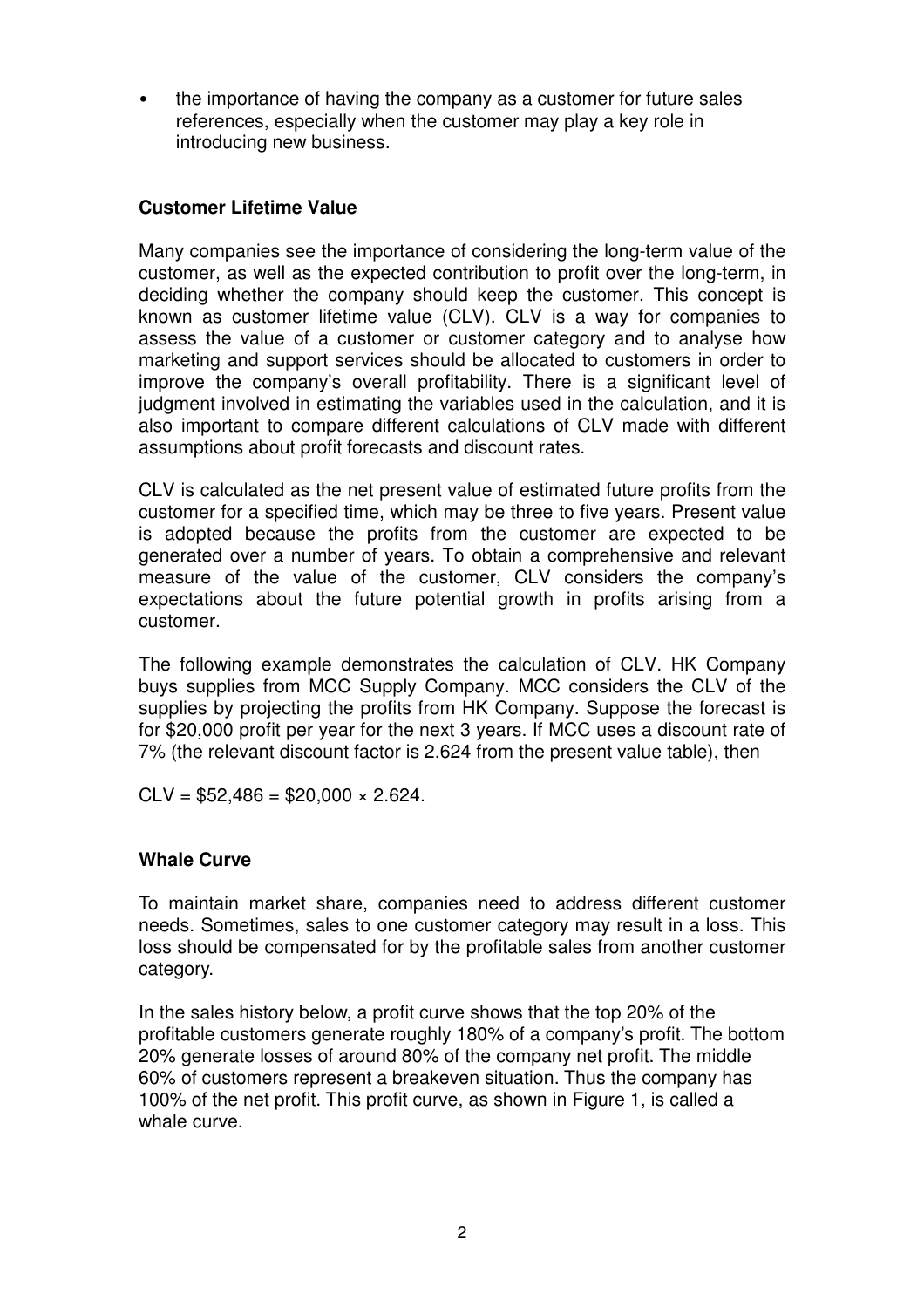



CPA can be used to identify which customer categories comprise the top 20% and the bottom 20% respectively. It can also be employed to help companies to identify:

- the proportion of resources used for different customers;
- the most profitable customers;
- the total cost of servicing a customer, including advertising, after-sales services and returns; and
- the customer sector(s) targeted by the company's competitors.

# **Potential Benefits of Customer Profitability Analysis**

The immediate benefits of CPA lie in the insights that it provides into the uneven distribution of costs and revenues across the company's customers. The information on the spread of costs among customers is particularly valuable, as the distribution of revenues is generally already known to the company.

# **Implementation of Customer Profitability Analysis**

CPA requires that revenues and costs be attributed to customer categories or to their respective individual customers, such that the profitability of those categories and/or customers can be calculated. There are six steps.

The first step in the CPA implementation process is to find out the active customers in the customer database in order to ensure that costs are allocated to active customers only. Historical analysis of customer profitability should be done retrospectively, that is, by using historical cost and revenue data for the analysis of previous purchase patterns. Active customers shall therefore be defined as those customers that have placed at least one order during a given period of time under consideration.

The next step is the design of the customer profitability model. The company's operations are to be examined to see what activities are performed, and what drive(s) the costs of these activities. The calculation of customer profitability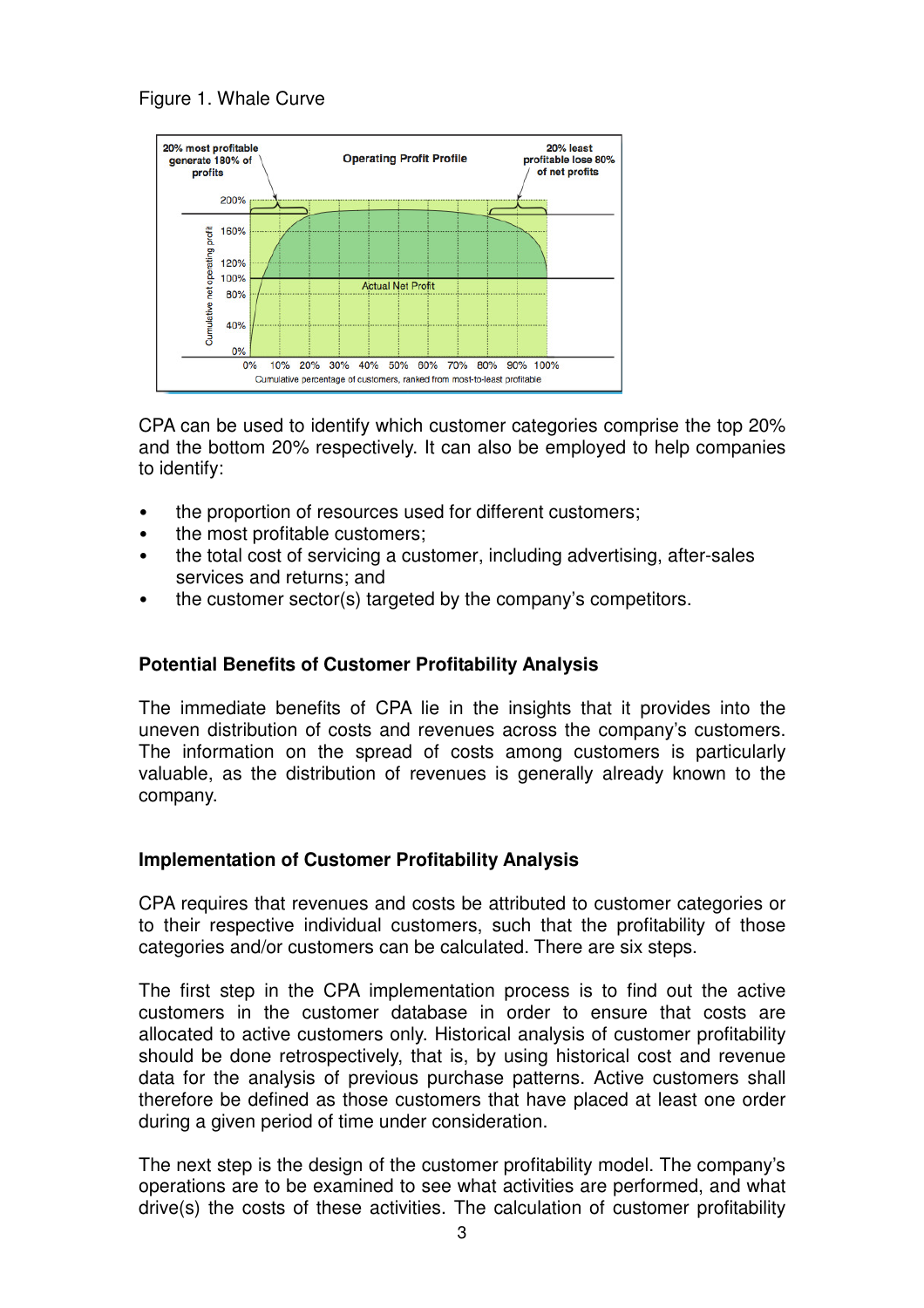amounts relates to activity-based costing (ABC). ABC identifies the cost pools, such as procurement, manufacturing, and customer services in the company. Cost drivers are units in which the resource use of the cost pool can be conveyed, such as units produced, the number of purchase orders, or the number of service calls. Costs are then assigned to cost objects based on the extent to which these objects use cost driver units. Finally, all costs can be assigned to activities, and for each activity, relevant cost drivers can be identified.

The third step is to perform a customer profitability calculation. This calculation is conducted by supplying data to the customer profitability model. Discounts, rebates and customer relationship costs, such as sales commissions, service costs and distribution costs, are subtracted from the individual customer's sales revenues. Using sales activities as an example, data have to be collected on the costs of all sales activities, such as the number of sales visits paid to respective customers.

The fourth step is to interpret the results. The profitability figures depend on the choices offered to customers. The rough calculations probably produce unexpected profitability figures that may be met with a fair amount of subjective judgment. The largest customer may be one of the least profitable. Substantial discounts may be offered to them. These discounts may greatly affect the company's profit margin, and significant differences may be found across customer types. These results may also help in the adjustment of the model. The allocation of costs to cost drivers and customers may also be affected by the oversimplifications or inaccurate estimates. The CPA working group has to review these discount decisions to reach a more accurate cost distribution.

In the fifth step, the results of the CPA are used to improve customer relationship management, as well as cost management and pricing programs. Profit figures may indicate that service levels for certain customers or customer categories need to be reduced after considering the current revenues and costs. In addition, certain customers may be revealed to be very profitable, such that allocating additional expenditure for maintaining those customers is worthwhile.

The sixth step is the establishment of the infrastructure for the continued use of CPA. Integrating CPA into the daily operations of marketing, goods distribution and accounting is likely to initiate changes in sales planning, changes in responsibilities, and changes in accounting information systems.

# **Discussion**

There are both advantages and disadvantages to implementing CPA.

The advantages include the following:

- Enhanced profitability may be realized by excluding non-profitable customers and maximizing sales to profitable customers.
- The analysis enables identification of the true costs of each customer segment, including taking into account implicit opportunity cost when